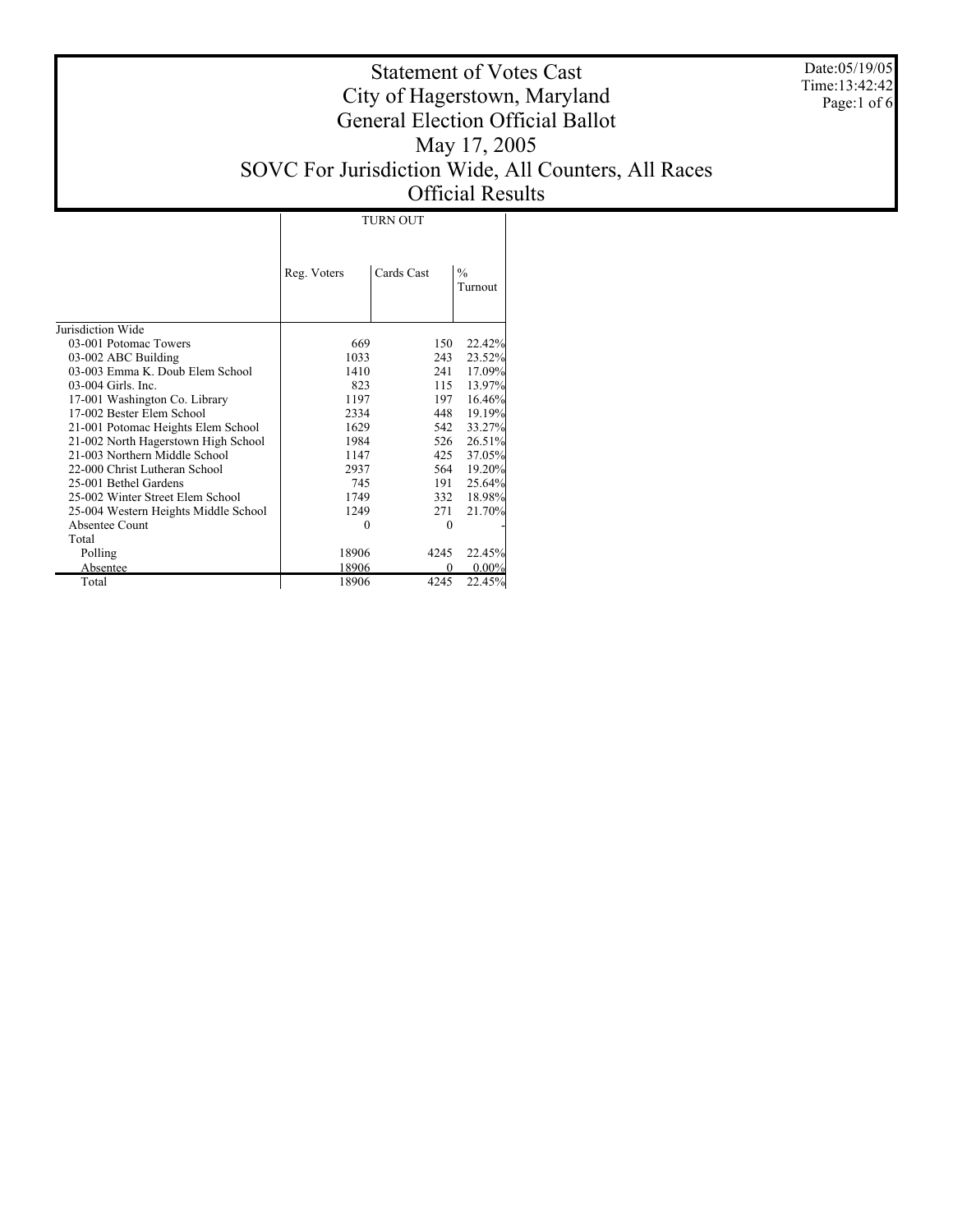Date:05/19/05 Time:13:42:42 Page:2 of 6

## Statement of Votes Cast City of Hagerstown, Maryland General Election Official Ballot May 17, 2005 SOVC For Jurisdiction Wide, All Counters, All Races Official Results

|                                      | Mayor       |                    |                               |        |                  |        |                    |        |
|--------------------------------------|-------------|--------------------|-------------------------------|--------|------------------|--------|--------------------|--------|
|                                      | Reg. Voters | <b>Total Votes</b> | William M. Breichner<br>(Dem) |        | Dick Trump (Rep) |        | <b>Bob Bruchey</b> |        |
| Jurisdiction Wide                    |             |                    |                               |        |                  |        |                    |        |
| 03-001 Potomac Towers                | 669         | 147                | 61                            | 41.50% | 47               | 31.97% | 39                 | 26.53% |
| 03-002 ABC Building                  | 1033        | 233                | 76                            | 32.62% | 91               | 39.06% | 66                 | 28.33% |
| 03-003 Emma K. Doub Elem School      | 1410        | 233                | 57                            | 24.46% | 86               | 36.91% | 90                 | 38.63% |
| 03-004 Girls. Inc.                   | 823         | 112                | 31                            | 27.68% | 44               | 39.29% | 37                 | 33.04% |
| 17-001 Washington Co. Library        | 1197        | 194                | 59                            | 30.41% | 55               | 28.35% | 80                 | 41.24% |
| 17-002 Bester Elem School            | 2334        | 441                | 125                           | 28.34% | 222              | 50.34% | 93                 | 21.09% |
| 21-001 Potomac Heights Elem School   | 1629        | 531                | 208                           | 39.17% | 214              | 40.30% | 108                | 20.34% |
| 21-002 North Hagerstown High School  | 1984        | 510                | 163                           | 31.96% | 229              | 44.90% | 116                | 22.75% |
| 21-003 Northern Middle School        | 1147        | 413                | 164                           | 39.71% | 176              | 42.62% | 73                 | 17.68% |
| 22-000 Christ Lutheran School        | 2937        | 548                | 165                           | 30.11% | 184              | 33.58% | 199                | 36.31% |
| 25-001 Bethel Gardens                | 745         | 170                | 89                            | 52.35% | 39               | 22.94% | 42                 | 24.71% |
| 25-002 Winter Street Elem School     | 1749        | 320                | 71                            | 22.19% | 109              | 34.06% | 139                | 43.44% |
| 25-004 Western Heights Middle School | 1249        | 265                | 70                            | 26.42% | 122              | 46.04% | 73                 | 27.55% |
| Absentee Count                       | $\theta$    | 191                | 67                            | 35.08% | 76               | 39.79% | 48                 | 25.13% |
| Total                                |             |                    |                               |        |                  |        |                    |        |
| Polling                              | 18906       | 4117               | 1339                          | 32.52% | 1618             | 39.30% | 1155               | 28.05% |
| Absentee                             | 18906       | 191                | 67                            | 35.08% | 76               | 39.79% | 48                 | 25.13% |
| Total                                | 18906       | 4308               | 1406                          | 32.64% | 1694             | 39.32% | 1203               | 27.92% |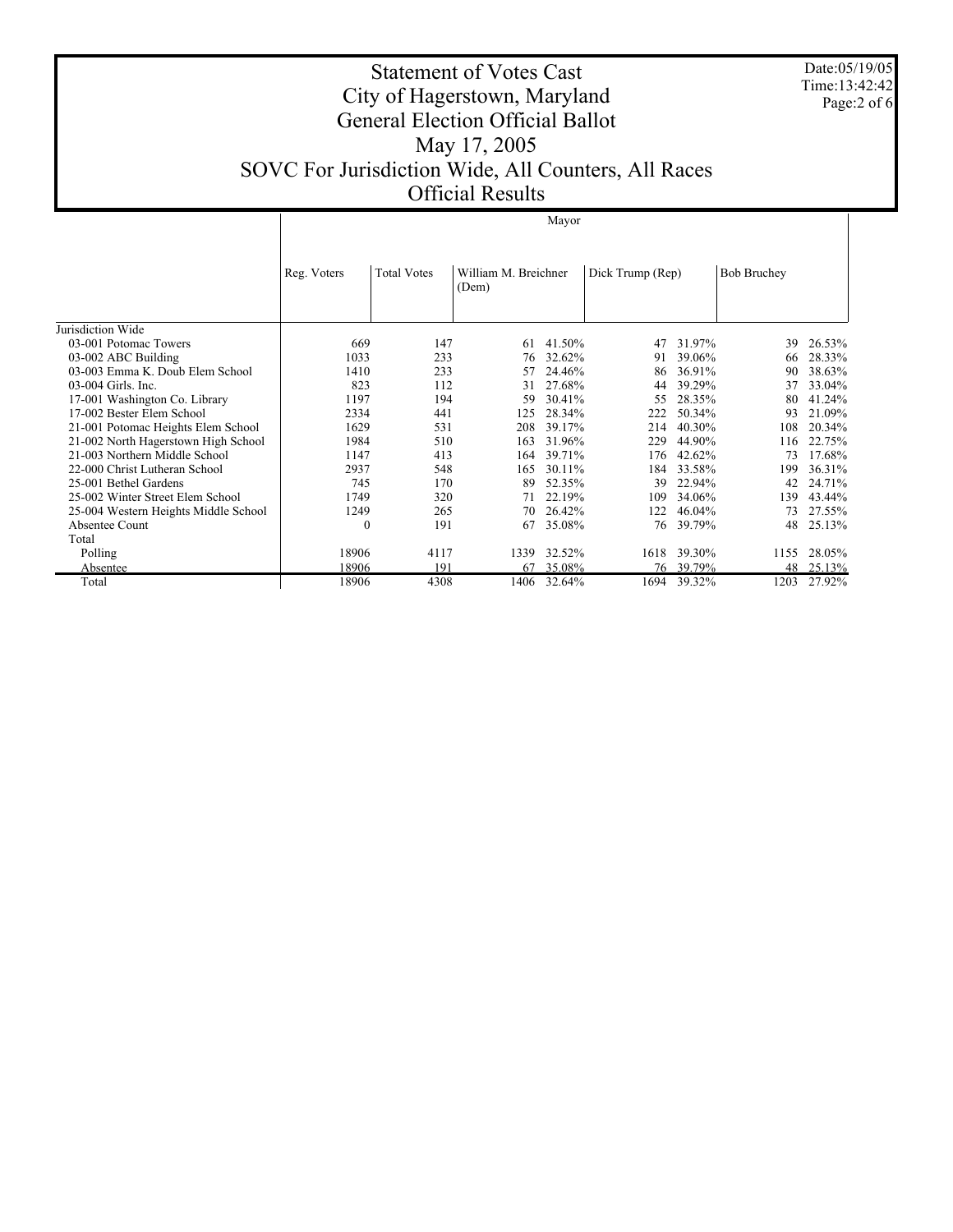Date:05/19/05 Time:13:42:42 Page:3 of 6

## Statement of Votes Cast City of Hagerstown, Maryland General Election Official Ballot May 17, 2005 SOVC For Jurisdiction Wide, All Counters, All Races Official Results

|                                      | Mayor          |          |  |
|--------------------------------------|----------------|----------|--|
|                                      | Write-In Votes |          |  |
| Jurisdiction Wide                    |                |          |  |
| 03-001 Potomac Towers                | 0              | $0.00\%$ |  |
| 03-002 ABC Building                  | 0              | $0.00\%$ |  |
| 03-003 Emma K. Doub Elem School      | 0              | $0.00\%$ |  |
| 03-004 Girls. Inc.                   | 0              | $0.00\%$ |  |
| 17-001 Washington Co. Library        | 0              | $0.00\%$ |  |
| 17-002 Bester Elem School            |                | 0.23%    |  |
| 21-001 Potomac Heights Elem School   | 1              | 0.19%    |  |
| 21-002 North Hagerstown High School  | $\mathbf{2}$   | 0.39%    |  |
| 21-003 Northern Middle School        | 0              | $0.00\%$ |  |
| 22-000 Christ Lutheran School        | 0              | $0.00\%$ |  |
| 25-001 Bethel Gardens                | 0              | $0.00\%$ |  |
| 25-002 Winter Street Elem School     | 1              | 0.31%    |  |
| 25-004 Western Heights Middle School | 0              | $0.00\%$ |  |
| Absentee Count                       | 0              | $0.00\%$ |  |
| Total                                |                |          |  |
| Polling                              | 5              | 0.12%    |  |
| Absentee                             | 0              | 0.00%    |  |
| Total                                | 5              | 0.12%    |  |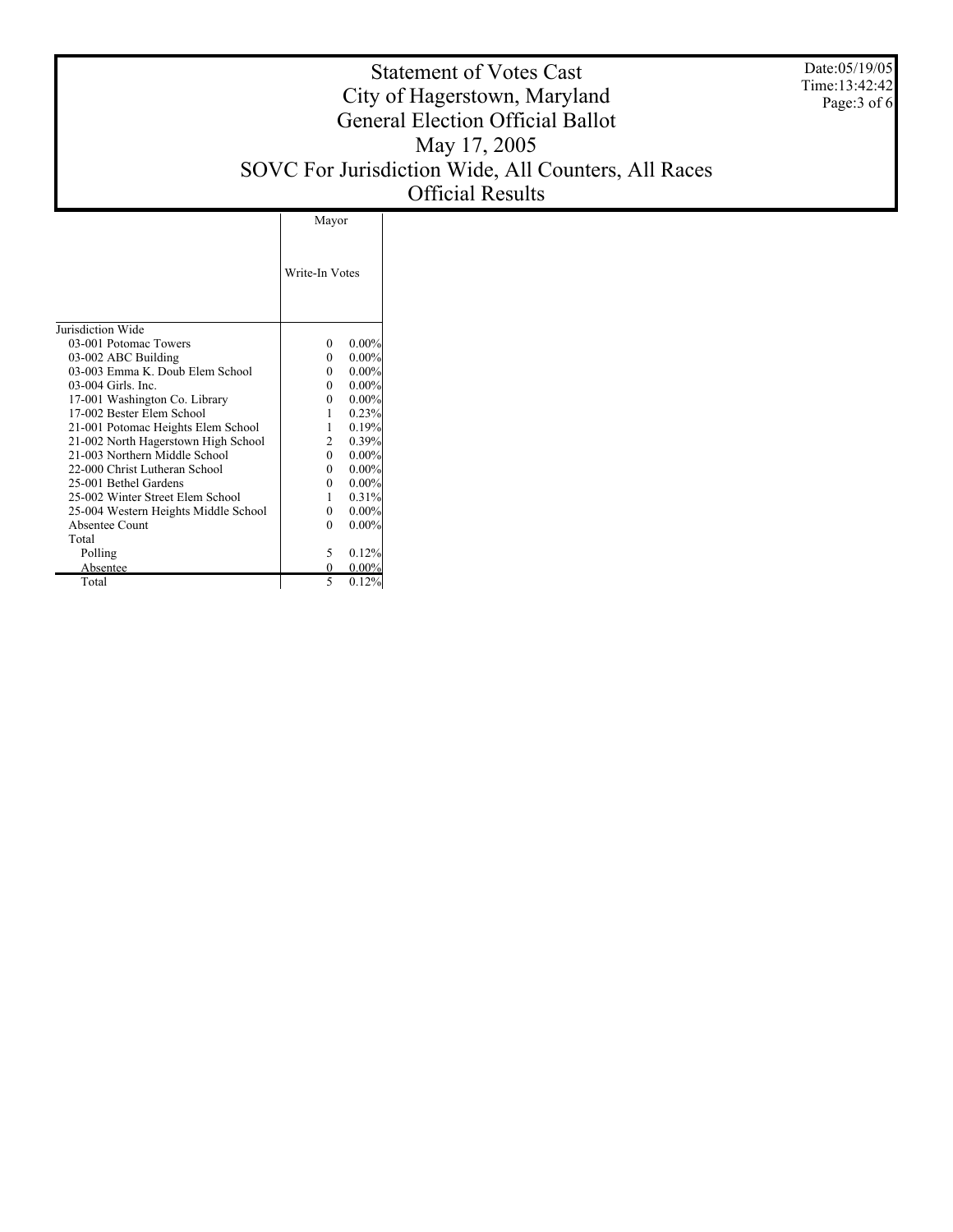Date:05/19/05 Time:13:42:42 Page:4 of 6

## Statement of Votes Cast City of Hagerstown, Maryland General Election Official Ballot May 17, 2005 SOVC For Jurisdiction Wide, All Counters, All Races Official Results

|                                      | City Council |                    |                              |        |                       |        |                           |        |
|--------------------------------------|--------------|--------------------|------------------------------|--------|-----------------------|--------|---------------------------|--------|
|                                      | Reg. Voters  | <b>Total Votes</b> | Kristin B. Aleshire<br>(Dem) |        | Kelly S. Cromer (Dem) |        | Lewis C. Metzner<br>(Dem) |        |
| Jurisdiction Wide                    |              |                    |                              |        |                       |        |                           |        |
| 03-001 Potomac Towers                | 669          | 582                | 64                           | 11.00% | 68                    | 11.68% | 64                        | 11.00% |
| 03-002 ABC Building                  | 1033         | 1062               | 151                          | 14.22% | 117                   | 11.02% | 128                       | 12.05% |
| 03-003 Emma K. Doub Elem School      | 1410         | 1086               | 150                          | 13.81% | 121                   | 11.14% | 130                       | 11.97% |
| 03-004 Girls. Inc.                   | 823          | 512                | 69                           | 13.48% | 56                    | 10.94% | 58                        | 11.33% |
| 17-001 Washington Co. Library        | 1197         | 893                | 116                          | 12.99% | 98                    | 10.97% | 105                       | 11.76% |
| 17-002 Bester Elem School            | 2334         | 2077               | 250                          | 12.04% | 192                   | 9.24%  | 224                       | 10.78% |
| 21-001 Potomac Heights Elem School   | 1629         | 2398               | 314                          | 13.09% | 198                   | 8.26%  | 310                       | 12.93% |
| 21-002 North Hagerstown High School  | 1984         | 2376               | 277                          | 11.66% | 223                   | 9.39%  | 254                       | 10.69% |
| 21-003 Northern Middle School        | 1147         | 1853               | 203                          | 10.96% | 145                   | 7.83%  | 216                       | 11.66% |
| 22-000 Christ Lutheran School        | 2937         | 2491               | 337                          | 13.53% | 269                   | 10.80% | 280                       | 11.24% |
| 25-001 Bethel Gardens                | 745          | 712                | 98                           | 13.76% | 74                    | 10.39% | 98                        | 13.76% |
| 25-002 Winter Street Elem School     | 1749         | 1420               | 192                          | 13.52% | 168                   | 11.83% | 169                       | 11.90% |
| 25-004 Western Heights Middle School | 1249         | 1221               | 155                          | 12.69% | 133                   | 10.89% | 145                       | 11.88% |
| Absentee Count                       | $\bf{0}$     | 835                | 106                          | 12.69% | 84                    | 10.06% | 94                        | 11.26% |
| Total                                |              |                    |                              |        |                       |        |                           |        |
| Polling                              | 18906        | 18683              | 2376                         | 12.72% | 1862                  | 9.97%  | 2181                      | 11.67% |
| Absentee                             | 18906        | 835                | 106                          | 12.69% | 84                    | 10.06% | 94                        | 11.26% |
| Total                                | 18906        | 19518              | 2482                         | 12.72% | 1946                  | 9.97%  | 2275                      | 11.66% |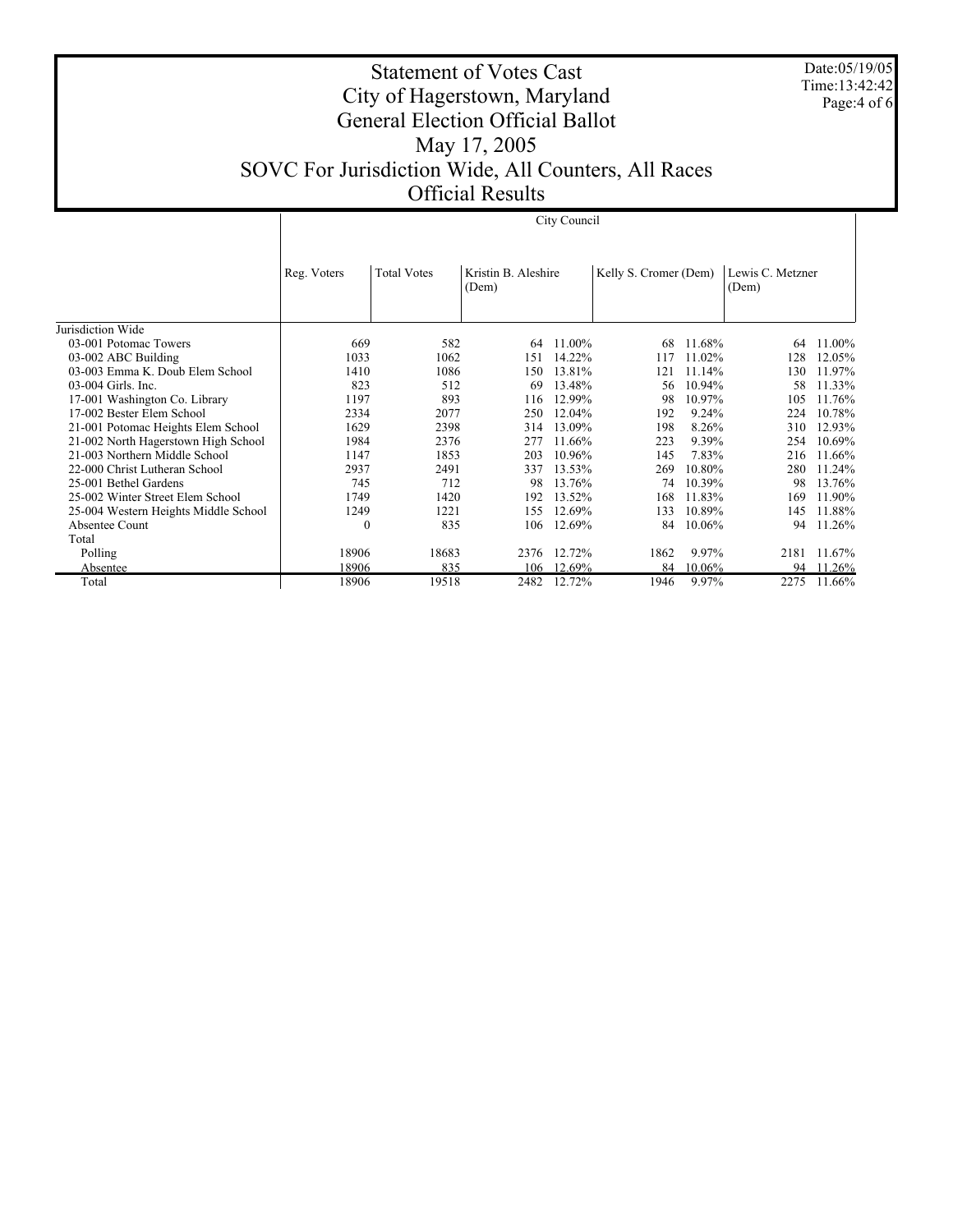Date:05/19/05 Time:13:42:42 Page:5 of 6

## Statement of Votes Cast City of Hagerstown, Maryland General Election Official Ballot May 17, 2005 SOVC For Jurisdiction Wide, All Counters, All Races Official Results

City Council

|                                      | Penny May Nigh (Dem) |        | Alesia Parson (Dem) |        | Ruth Anne Callaham<br>(Rep) |        | Haru Carter Jr. (Rep) |        |
|--------------------------------------|----------------------|--------|---------------------|--------|-----------------------------|--------|-----------------------|--------|
|                                      |                      |        |                     |        |                             |        |                       |        |
| Jurisdiction Wide                    |                      |        |                     |        |                             |        |                       |        |
| 03-001 Potomac Towers                | 66                   | 11.34% | 69                  | 11.86% | 57                          | 9.79%  | 47                    | 8.08%  |
| 03-002 ABC Building                  | 124                  | 11.68% | 104                 | 9.79%  | 90                          | 8.47%  | 77                    | 7.25%  |
| 03-003 Emma K. Doub Elem School      | 131                  | 12.06% | 98                  | 9.02%  | 101                         | 9.30%  | 80                    | 7.37%  |
| 03-004 Girls. Inc.                   | 68                   | 13.28% | 46                  | 8.98%  | 45                          | 8.79%  | 43                    | 8.40%  |
| 17-001 Washington Co. Library        | 103                  | 11.53% | 99                  | 11.09% | 77                          | 8.62%  | 71                    | 7.95%  |
| 17-002 Bester Elem School            | 189                  | 9.10%  | 162                 | 7.80%  | 224                         | 10.78% | 182                   | 8.76%  |
| 21-001 Potomac Heights Elem School   | 219                  | 9.13%  | 223                 | 9.30%  | 231                         | 9.63%  | 202                   | 8.42%  |
| 21-002 North Hagerstown High School  | 225                  | 9.47%  | 207                 | 8.71%  | 279                         | 11.74% | 206                   | 8.67%  |
| 21-003 Northern Middle School        | 143                  | 7.72%  | 168                 | 9.07%  | 191                         | 10.31% | 181                   | 9.77%  |
| 22-000 Christ Lutheran School        | 308                  | 12.36% | 265                 | 10.64% | 218                         | 8.75%  | 188                   | 7.55%  |
| 25-001 Bethel Gardens                | 87                   | 12.22% | 157                 | 22.05% | 29                          | 4.07%  | 85                    | 11.94% |
| 25-002 Winter Street Elem School     | 219                  | 15.42% | 131                 | 9.23%  | 114                         | 8.03%  | 109                   | 7.68%  |
| 25-004 Western Heights Middle School | 156                  | 12.78% | 108                 | 8.85%  | 109                         | 8.93%  | 85                    | 6.96%  |
| Absentee Count                       | 91                   | 10.90% | 72                  | 8.62%  | 84                          | 10.06% | 70                    | 8.38%  |
| Total                                |                      |        |                     |        |                             |        |                       |        |
| Polling                              | 2038                 | 10.91% | 1837                | 9.83%  | 1765                        | 9.45%  | 1556                  | 8.33%  |
| Absentee                             | 91                   | 10.90% | 72                  | 8.62%  | 84                          | 10.06% | 70                    | 8.38%  |
| Total                                | 2129                 | 10.91% | 1909                | 9.78%  | 1849                        | 9.47%  | 1626                  | 8.33%  |